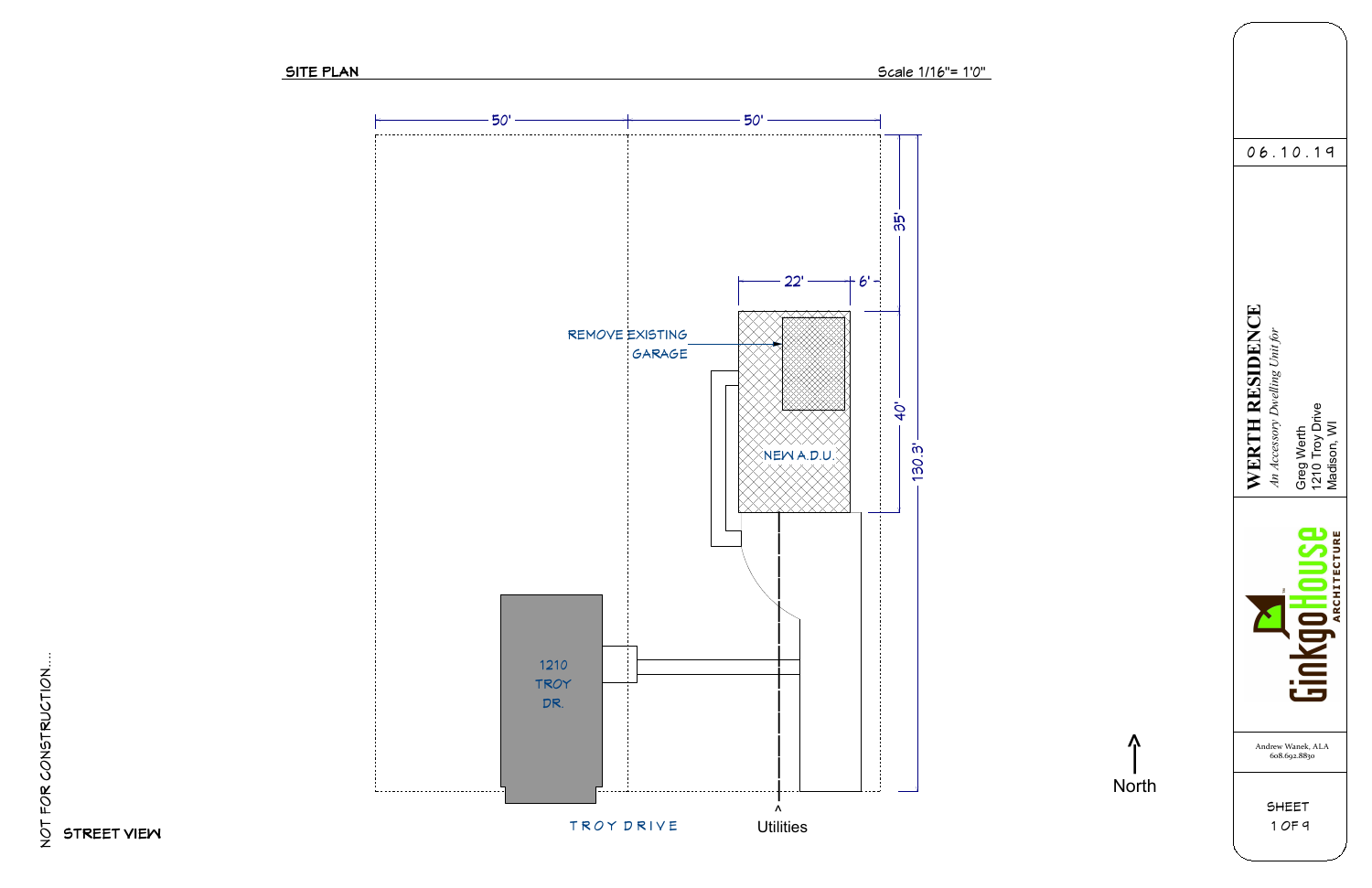

Scale 1/4" = 1' - 0"



## Floor Plan

NOT FOR CONSTRUCTION....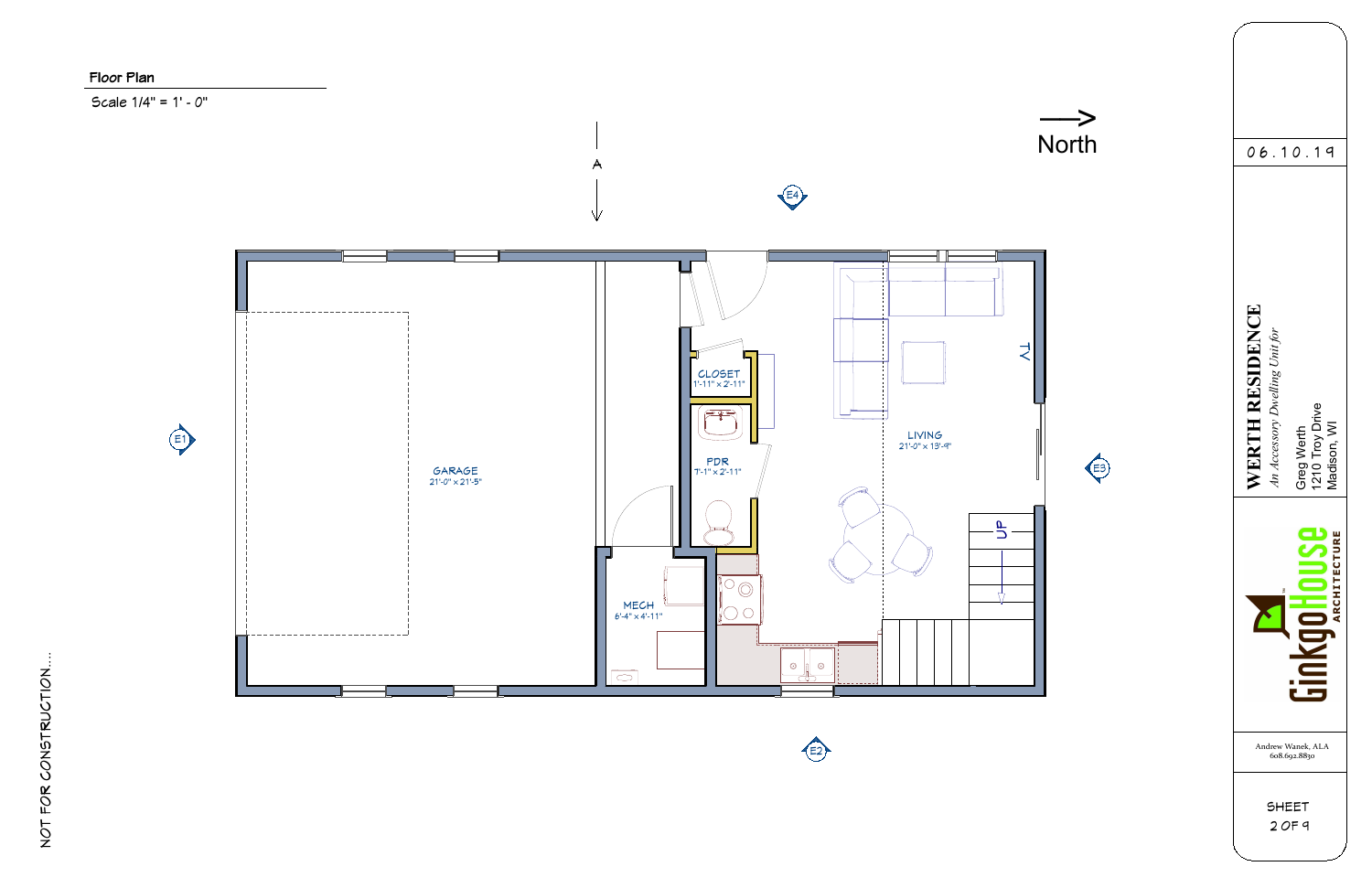

Scale 1/4" = 1' - 0"



# Loft Plan

NOT FOR CONSTRUCTION....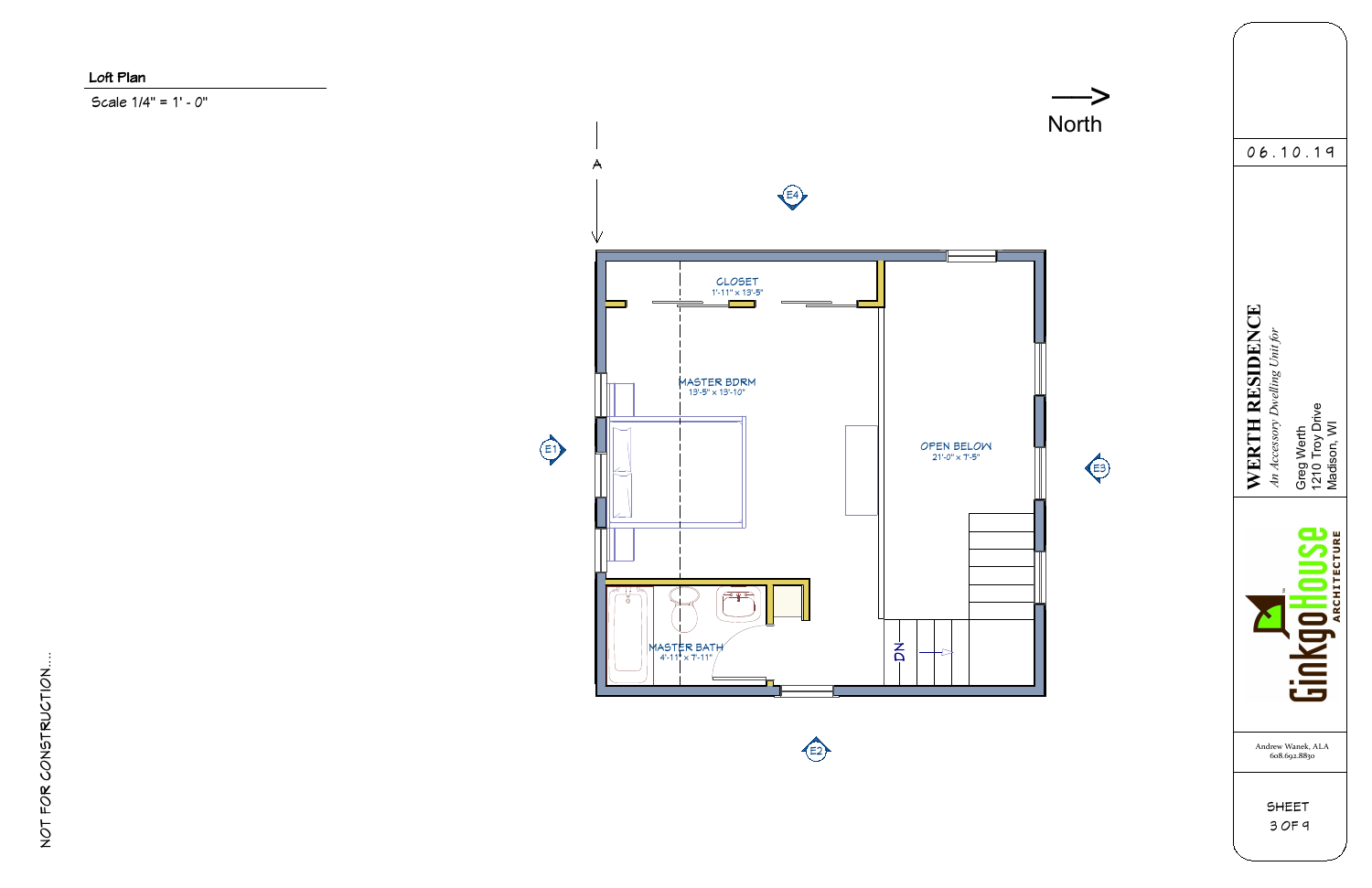

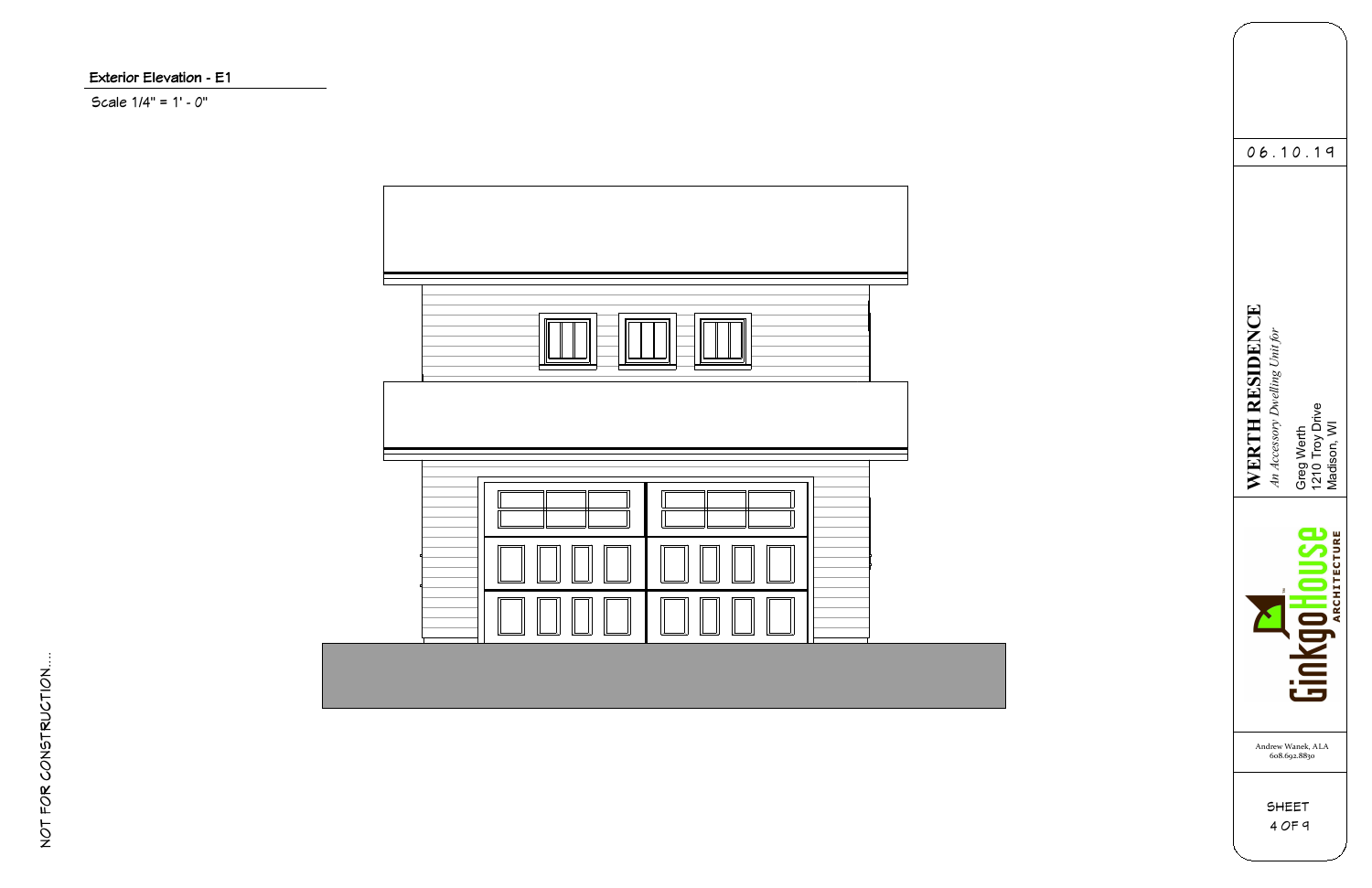

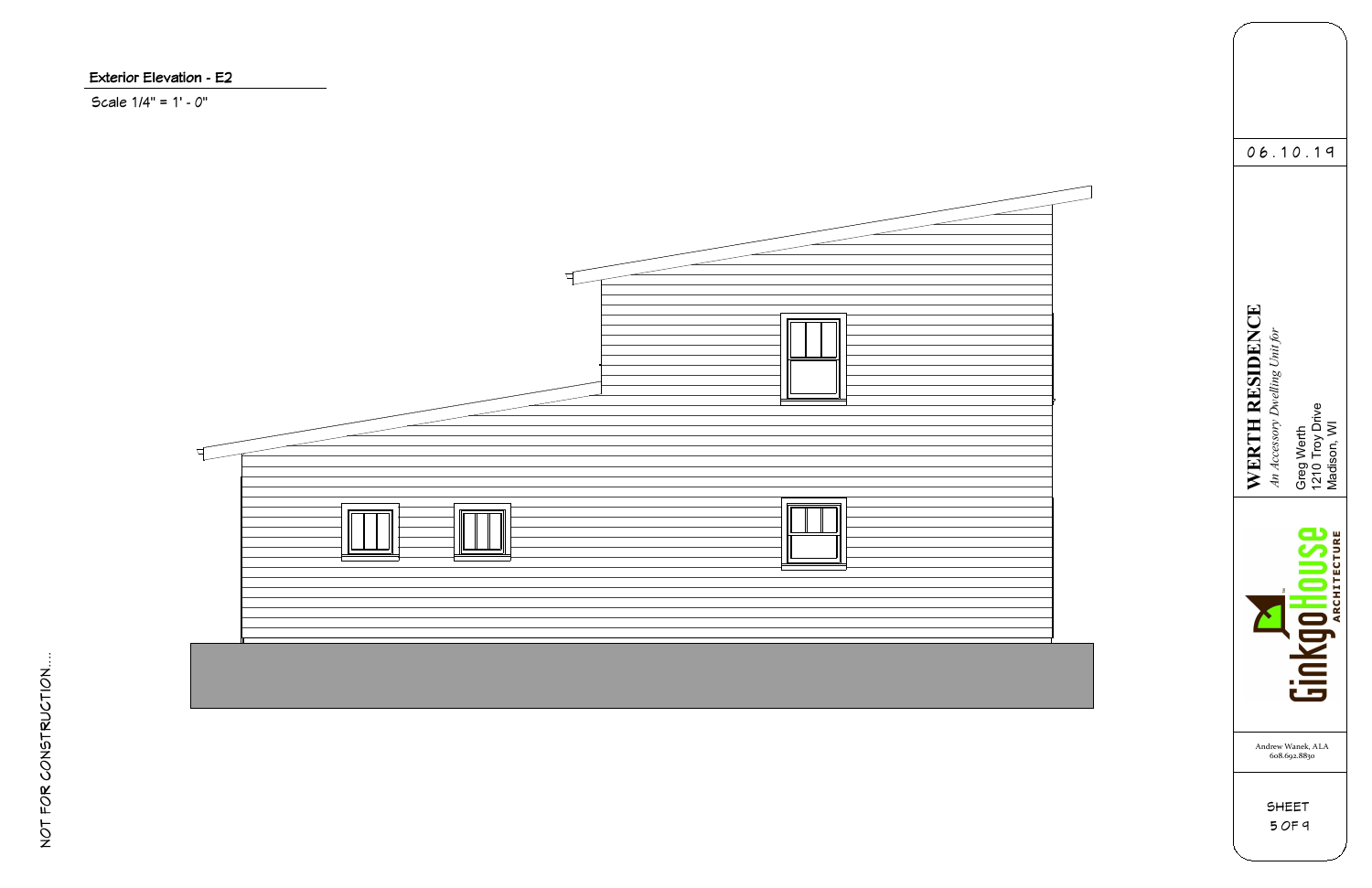

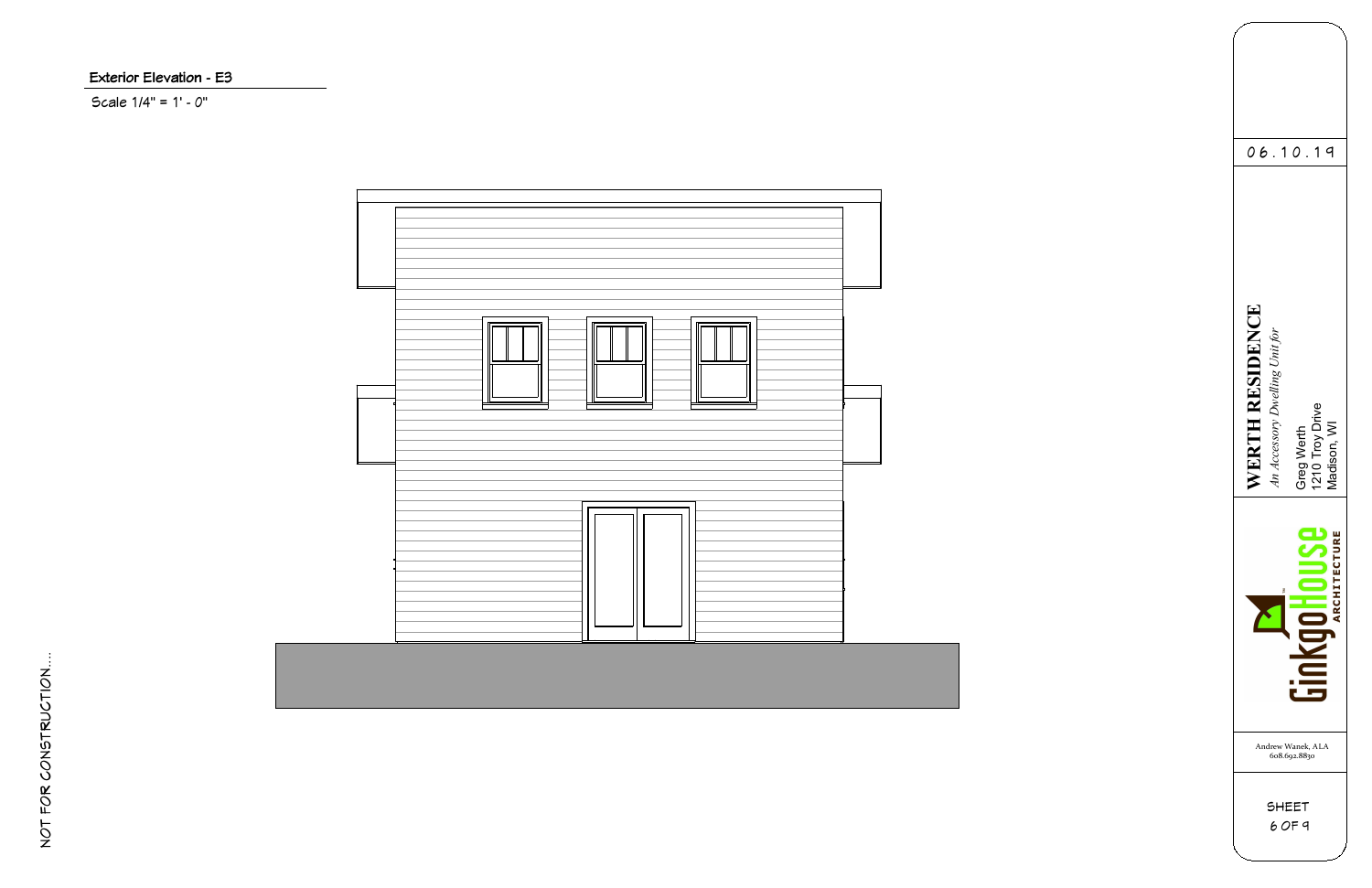

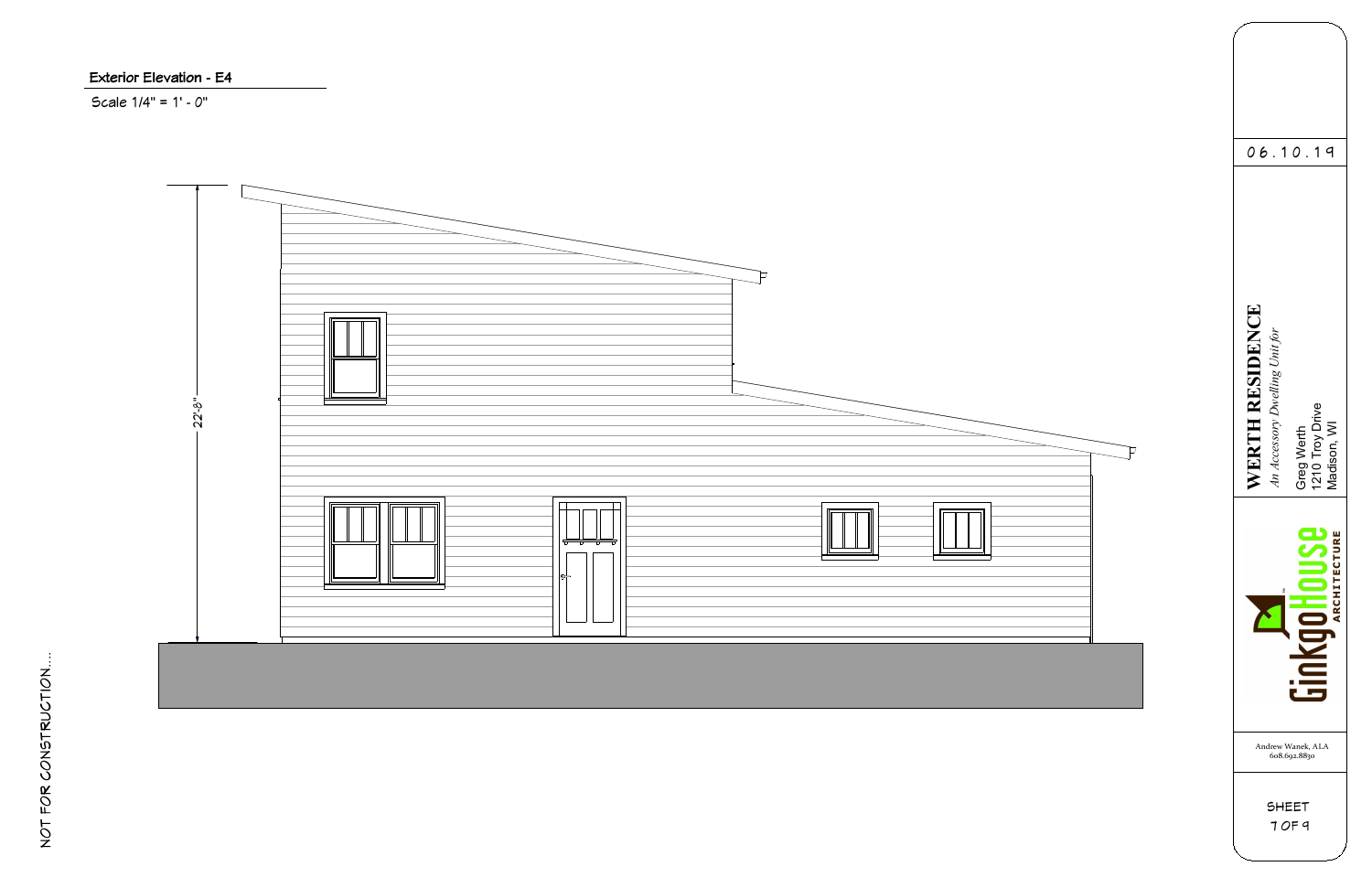